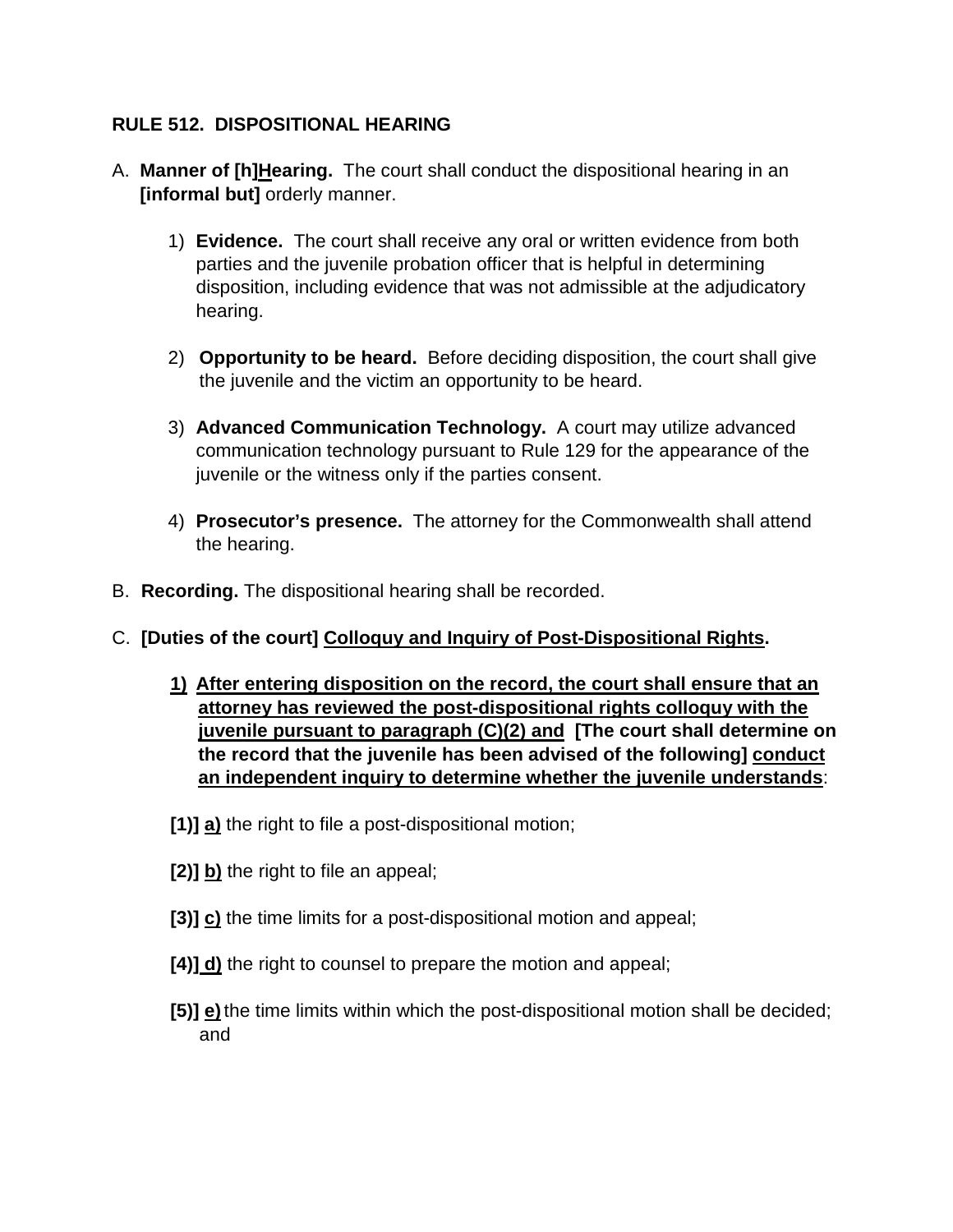- **[6)] f)** that issues raised before and during adjudication shall be deemed preserved for appeal whether or not the juvenile elects to file a postdispositional motion.
- **2) The colloquy referenced in paragraph (c)(1) shall be:** 
	- **a) in writing;**
	- **b) reviewed and completed with the juvenile by an attorney;**
	- **c) submitted to and reviewed by the court; and**

**d) substantially in the following form:** 

### **POST-DISPOSITIONAL RIGHTS COLLOQUY**

| In re      |                    |
|------------|--------------------|
| (Juvenile) |                    |
|            | Delinquent Act(s): |
|            |                    |
|            |                    |
|            |                    |

### **POST-DISPOSITIONAL RIGHTS COLLOQUY**

- **1) You can disagree with the court's decisions. You have the right to file a motion. It must be in writing. It must be done in 10 days from today. You can ask your lawyer to file a motion to:**
	- **a) ask the court to change or review its decision finding you delinquent;**
	- **b) ask the court to change or review its decision to place you in a program or on probation; or**
	- **c) ask the court to change or review its decision to make you to do things on probation (such as paying money, doing community service, taking drug tests, etc.).**

**In other words, you can ask the court to change or review any decision that it has made in your case in which you do not agree.** 

**Do you understand this? \_\_\_\_**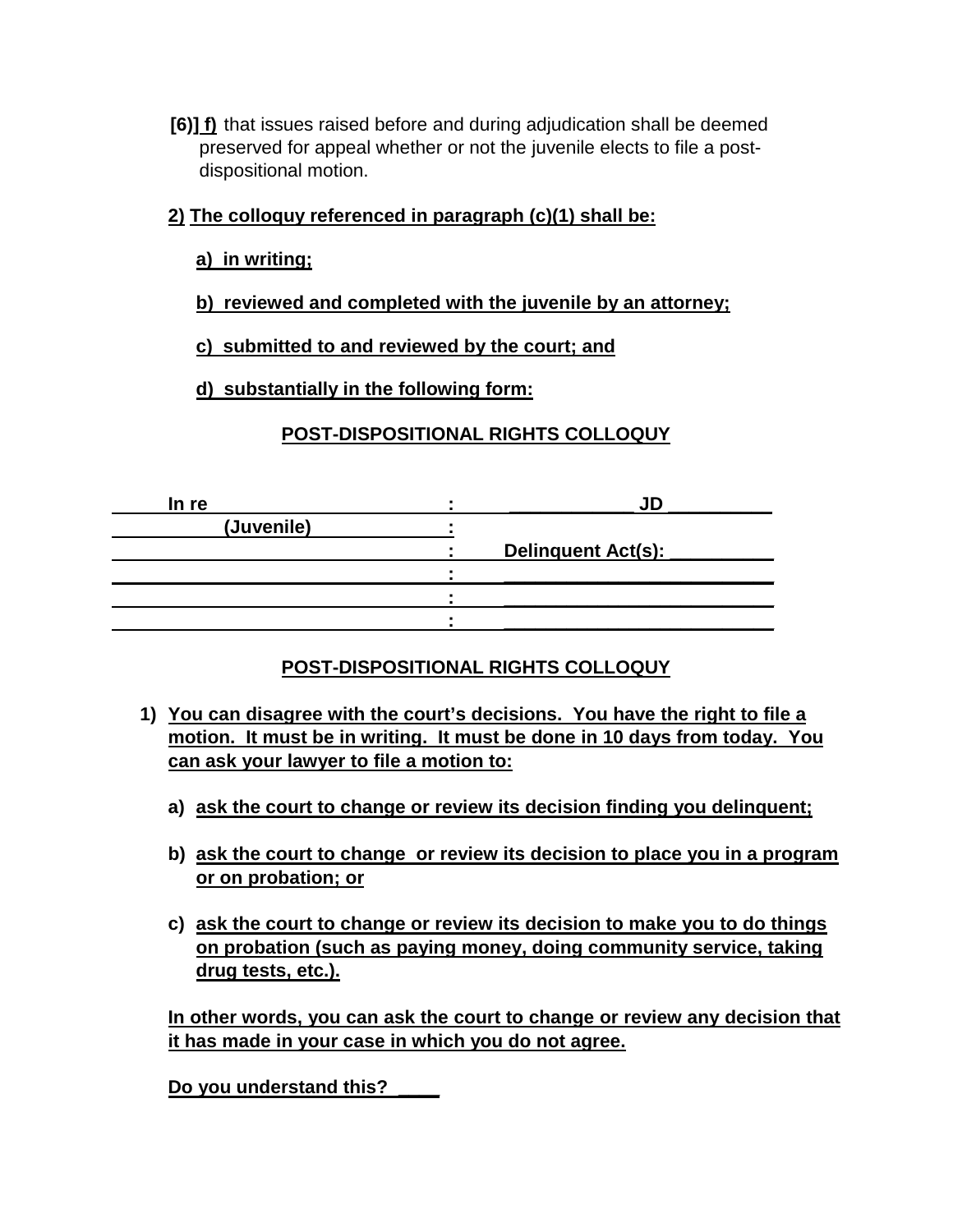**2) You have the right to have a lawyer help you file your motion. If your lawyer (who is helping you today) cannot or will not file the motion for you, the court will appoint a new lawyer to help you.** 

**Do you understand this? \_\_\_\_**

- **3) Here's what could happen, if you file a motion:** 
	- **a) the court could disagree with the motion without having a hearing;**
	- **b) the court could agree with the motion without having a hearing; or**
	- **c) the court could hold a hearing and then agree or disagree with the motion.**

**Do you understand this? \_\_\_\_**

**4) If the court disagrees with your motion, you have the right to ask a higher court to look at your case. The higher court would decide if the juvenile court made any mistakes or abused its responsibility when it disagreed with your motion. This is called taking an appeal.** 

**Do you understand this? \_\_\_\_**

**5) You must file your request or appeal in writing. You have 30 days from when the court disagrees with your motion to file it.**

**Do you understand this? \_\_\_\_**

**6) You have the right to have a lawyer to help you with your appeal. If your lawyer (who is helping you today) cannot or will not file your appeal for you, the court will appoint a new lawyer to help you.** 

**Do you understand this? \_\_\_\_**

**7) You may decide that you would like to take an appeal but do not wish to file a motion. You may do this if you talked about it during your case. This is called taking a direct appeal. In your direct appeal, you may ask the higher court to decide if the juvenile court was right or wrong in finding you guilty (including what the juvenile judge was or was not allowed to hear) or if the juvenile court made any mistakes or abused its responsibility in anything that the court ordered as your consequences.**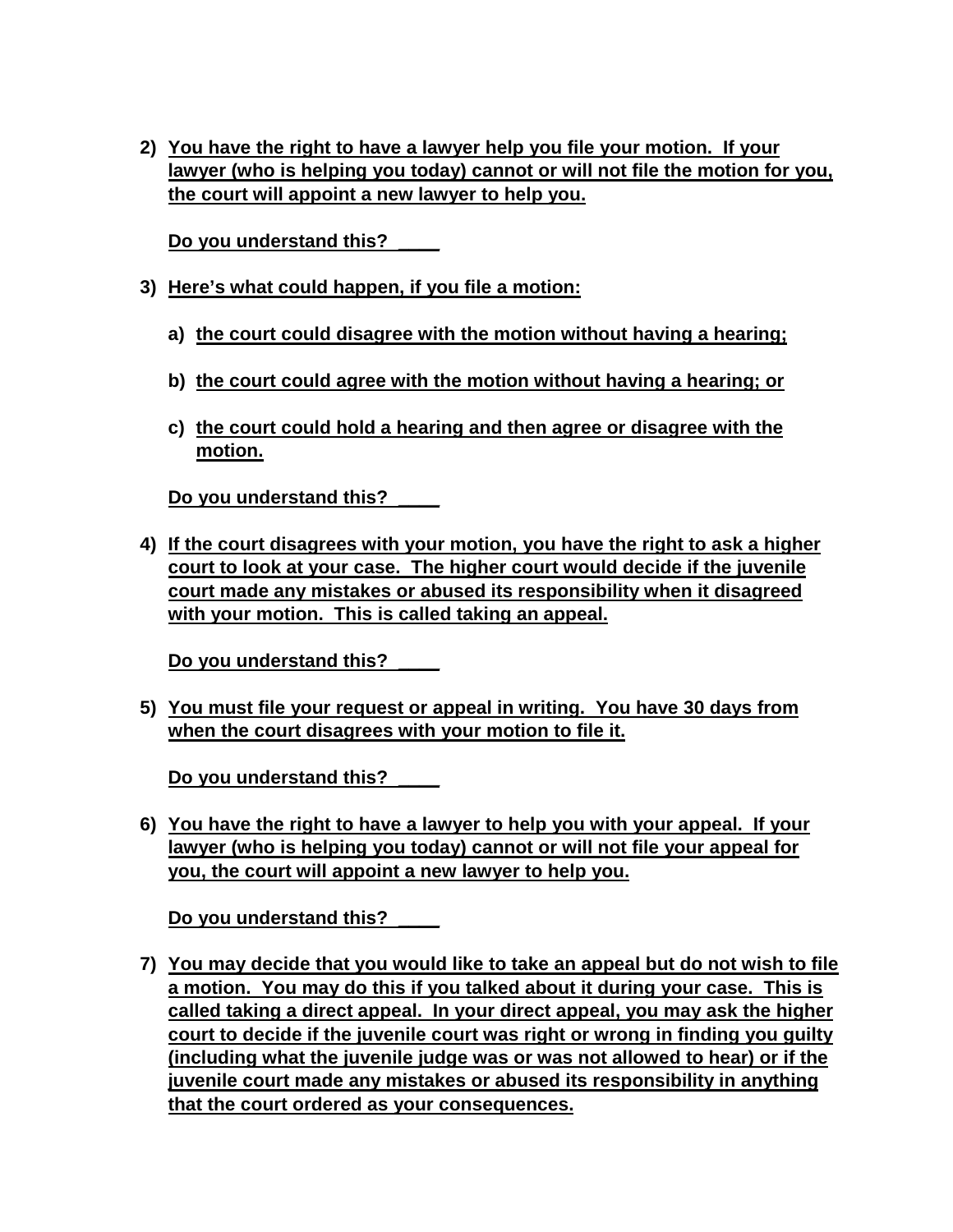**Do you understand this? \_\_\_\_**

**8) If you wish to take a direct appeal (without filing a motion first) you must file your appeal within 30 days from today (or 30 days from the day that the court decides your consequences).** 

**Do you understand this? \_\_\_\_**

- **9) If you admitted to any of the charges, you can only ask the higher court to look at the following issues:**
	- **a) if your admission was voluntary (You made your own decision to admit to a charge. No one forced you to do this. You understood what you were doing, including the consequences.);**
	- **b) if the court was the correct court to hear your case (the court had the authority over your case); or**
	- **c) if the court abused its responsibility or made any mistakes in the things that were ordered as your consequences.**

**Do you understand this? \_\_\_\_**

- **10) It is important that you remember that you have certain time periods to file a motion or an appeal. These are the time periods:**
	- **a) You must file your motion within 10 days from today (or the date that the court decides your consequences).**
	- **b) You have 30 days from the date that the court disagreed with your motion to file your appeal with the higher court.**
	- **c) If you do not file a motion, you must file your appeal to the higher court within 30 days from today.**

**Do you understand this? \_\_\_\_**

**I promise that I have read this whole form or someone has read this form to me. I understand it. The signature below and on each page of this form are mine.**

**Juvenile**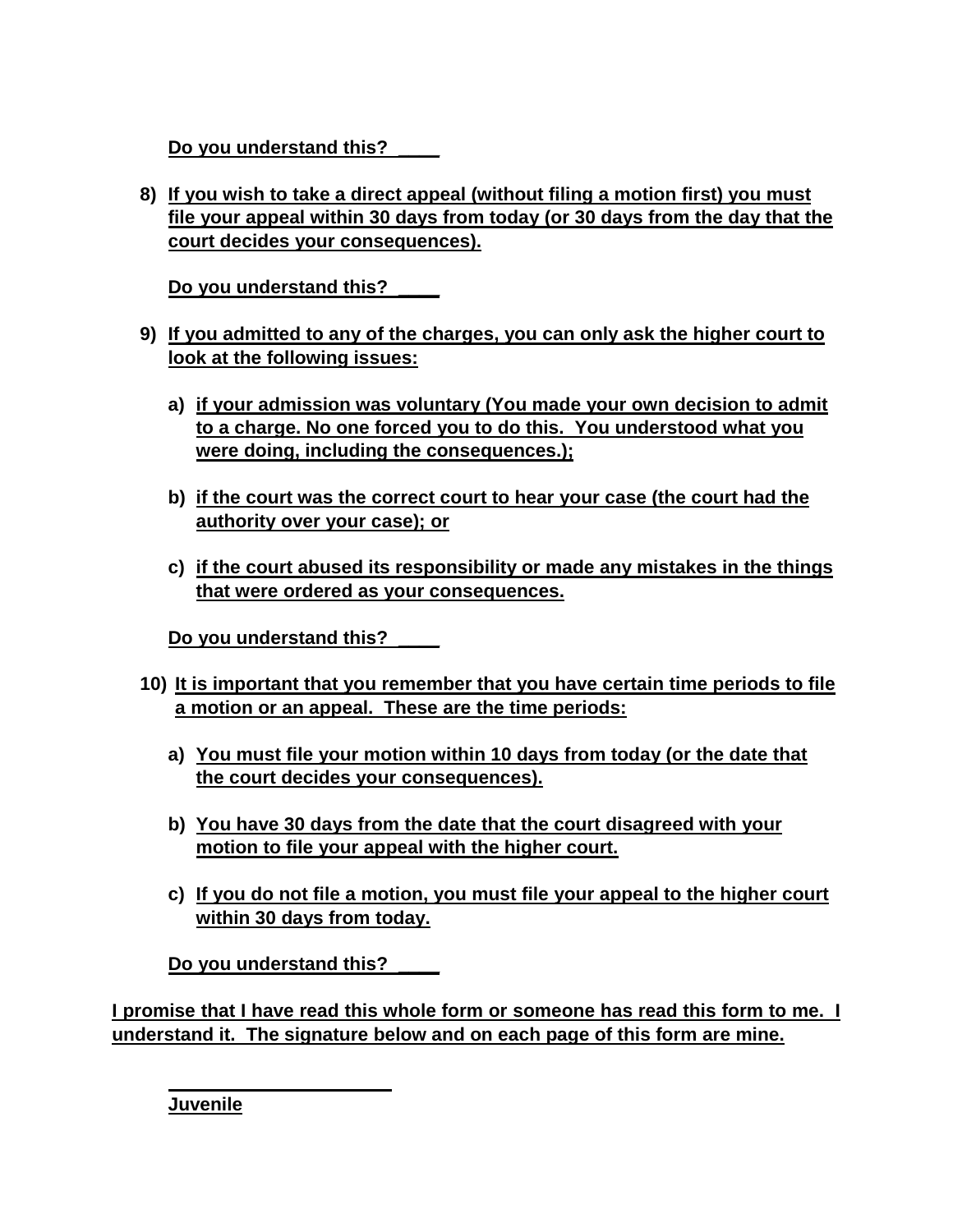**Date**

# **I** lawyer for the juvenile, have reviewed this form with **my client. My client has told me that he or she understands this form.**

### **Lawyer for Juvenile**

# **Date**

- D. **Court's [f]Findings.** The court shall enter its findings and conclusions of law into the record and enter an order pursuant to Rule 515. On the record in open court, the court shall state:
	- 1) its disposition;
	- 2) the reasons for its disposition;
	- 3) the terms, conditions, and limitations of the disposition; and
	- 4) if the juvenile is removed from the home:
		- a) the name or type of any agency or institution that shall provide care, treatment, supervision, or rehabilitation of the juvenile, and
		- b) its findings and conclusions of law that formed the basis of its decision consistent with 42 Pa.C.S. §§ 6301 and 6352, including why the court found that the out-of-home placement ordered is the least restrictive type of placement that is consistent with the protection of the public and best suited to the juvenile's treatment, supervision, rehabilitation, and welfare;
	- 5) whether any evaluations, tests, counseling, or treatments are necessary;
	- 6) any findings necessary to ensure the stability and appropriateness of the juvenile's education, and when appropriate, the court shall appoint an educational decision maker pursuant to Rule 147; and
	- 7) any findings necessary to identify, monitor, and address the juvenile's needs concerning health care and disability, if any, and if parental consent cannot be obtained, authorize evaluations and treatment needed.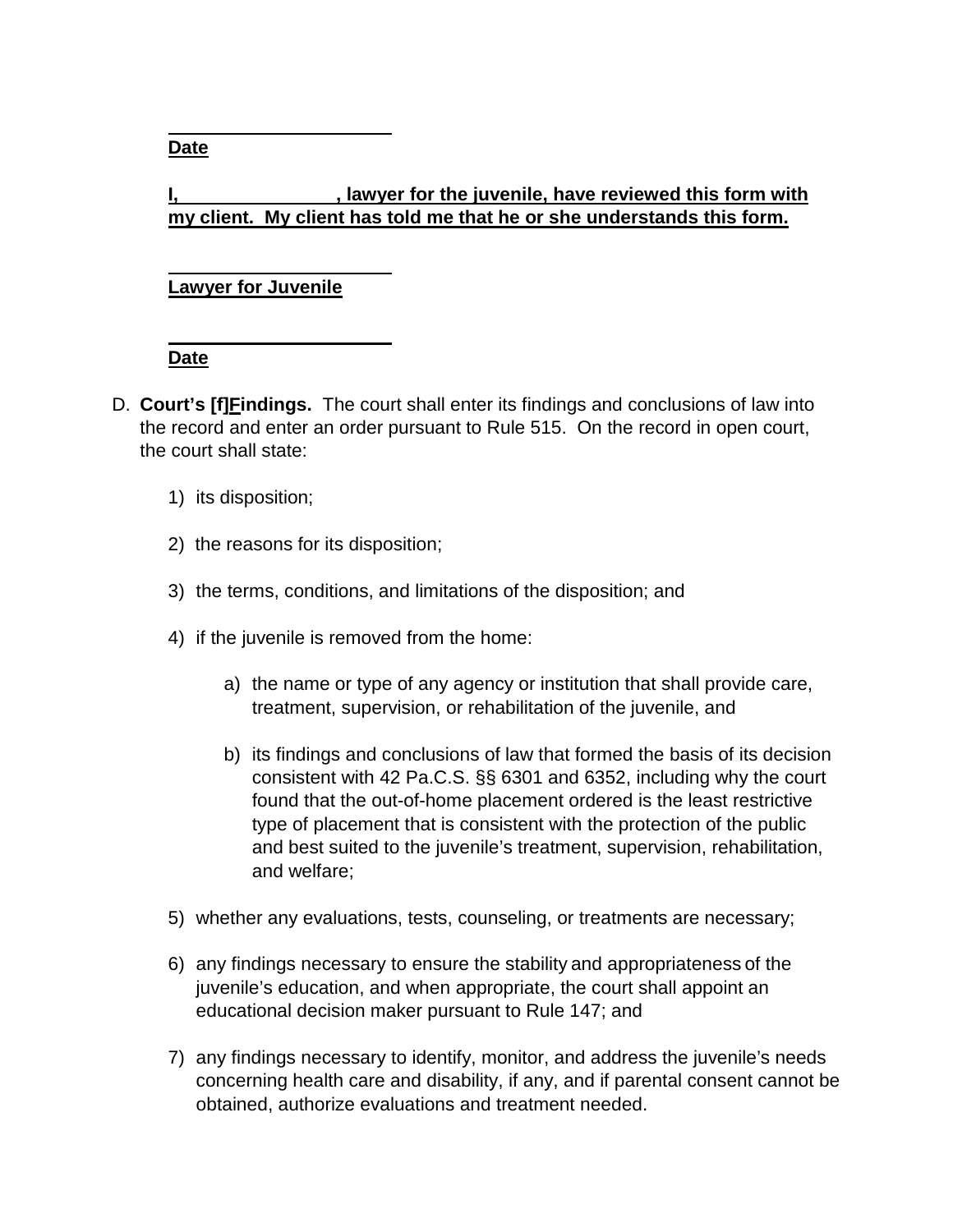#### **COMMENT**

Any persons may be subpoenaed to appear for the hearing. *See* Rule 123 and 42 Pa.C.S. § 6333. However, nothing in these rules requires the attendance of the victim unless subpoenaed. If the victim is not present, the victim is to be notified of the final outcome of the proceeding. *See* Victim's Bill of Rights, 18 P.S. § 11.201 *et seq*.

Under paragraph (A)(2), prior to deciding disposition, the court is to give the victim an opportunity to submit an oral and/or written victim-impact statement if the victim so chooses.

Before deciding disposition, the court may hear oral argument from the parties' attorneys.

To the extent practicable, the judge or master that presided over the adjudicatory hearing for a juvenile should preside over the dispositional hearing for the same juvenile.

Pursuant to paragraph (C)**(1)**, the court is to **[advise the juvenile of his or her appellate rights orally in the courtroom on the record. The court is to]** explain the right to retain private counsel or be appointed counsel for **a post-dispositional motion or** an appeal if a juvenile is without counsel. *See* 42 Pa.C.S. § 6337; *see also* Rule 150(B) for duration of counsel and Rule 151 for assignment of counsel.

**Pursuant to paragraph (C)(2), the post-dispositional rights colloquy should be substantially in this form. The statements contained are the minimum; a judicial district may choose to add requirements to its form. Any addition to the required form is considered a local rule and the procedures of Rule 121 are to be followed if a judicial district chooses to make additions.**

**The post-dispositional rights form can be downloaded from the Supreme Court's webpage at http://www.pacourts.us/courts/supremecourt/committees/rules-committees/juvenile-court-procedural-rulescommittee/juvenile-court-committee-rules-and-forms. The form is also available in Spanish.**

Pursuant to paragraph (D), when the court has determined the juvenile is in need of treatment, supervision, and rehabilitation, the court is to place its findings and conclusions of law on the record by announcing them orally in the courtroom, followed by written order. The court is to consider the following factors: a) the protection of the community; b) the treatment needs of the juvenile; c) the supervision needs of the juvenile; d) the development of competencies to enable the juvenile to become a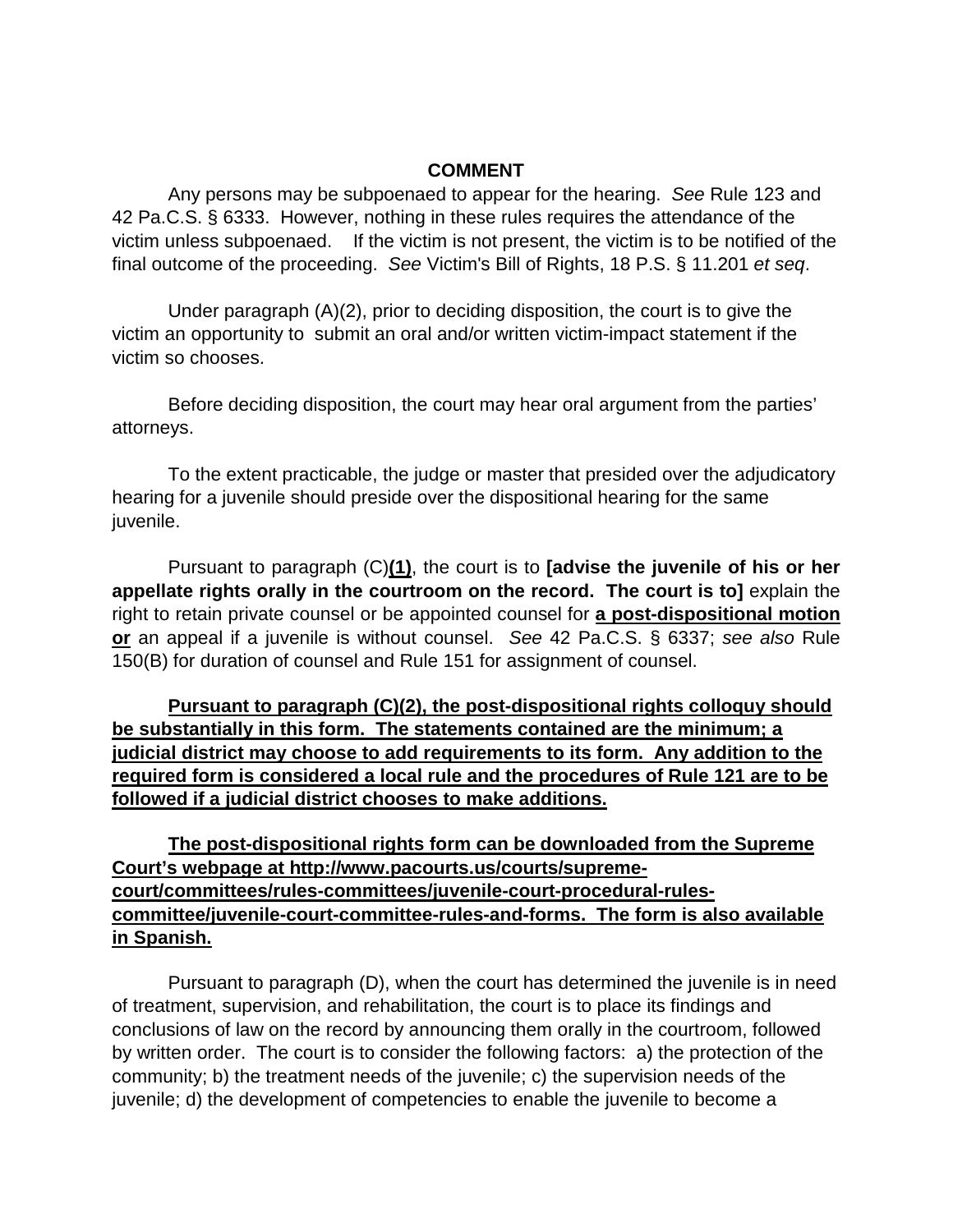responsible and productive member of the community; e) accountability for the offense(s) committed; and f) any other factors that the court deems appropriate.

Nothing in this rule is intended to preclude the court from further explaining its findings in the dispositional order pursuant to Rule 515.

Pursuant to paragraph (D)(4), when out-of-home placement is necessary, the court is to explain why the placement is the least restrictive type of placement that is consistent with the protection of the public and the rehabilitation needs of the child. *See*  42 Pa.C.S. § 6352. **The court should also explain to the juvenile the availability of review of the out-of-home placement pursuant to Pa.R.A.P. 1770.**

Pursuant to paragraph (D)(6), the court should address the juvenile's educational needs. The court's order should address the right to: 1) an educational decision maker pursuant to Rule 147, 42 Pa.C.S. § 6301, 20 U.S.C. § 1439(a)(5), and 34 C.F.R. § 300.519; and 2) an appropriate education, including any necessary special education or remedial services, 24 P.S. §§ 13-1371, 13-1372, 55 Pa. Code § 3130.87, and 20 U.S.C. § 1400 *et seq*.

The court should also address the juvenile's needs concerning health care and disability. The court's order should address the right of: 1) a juvenile to receive timely and medically appropriate screenings and health care services, 55 Pa. Code § 3800.32 and 42 U.S.C. § 1396d(r); and 2) a juvenile with disabilities to receive necessary accommodations, 42 U.S.C. § 12132, 28 C.F.R. § 35.101 *et seq*., Section 504 of the Rehabilitation Act of 1973, *as amended*, 29 U.S.C. § 794, and implementing regulations at 45 C.F.R. § 84.1 *et seq.*

Pursuant to the Juvenile Act, the court has authority to order a physical or mental examination of a juvenile and medical or surgical treatment of a minor, who is suffering from a serious physical condition or illness which requires prompt treatment in the opinion of a physician. The court may order the treatment even if the guardians have not been given notice of the pending hearing, are not available, or without good cause inform the court that they do not consent to the treatment. 42 Pa.C.S. § 6339(b).

*See* Rule 127 for recording and transcribing of proceedings.

*See* Rule 136 for *ex parte* communications.

**Official Note:** Rule 512 adopted April 1, 2005, effective October 1, 2005. Amended May 17, 2007, effective August 20, 2007. Amended April 21, 2011, effective July 1, 2011. Amended April 29, 2011, effective July 1, 2011. Amended May 16, 2011, effective July 1, 2011. Amended May 26, 2011, effective July 1, 2011. Amended July 18, 2012, effective October 1, 2012. **Amended \_\_ \_\_, 2016, effective \_\_ \_\_, 2016.**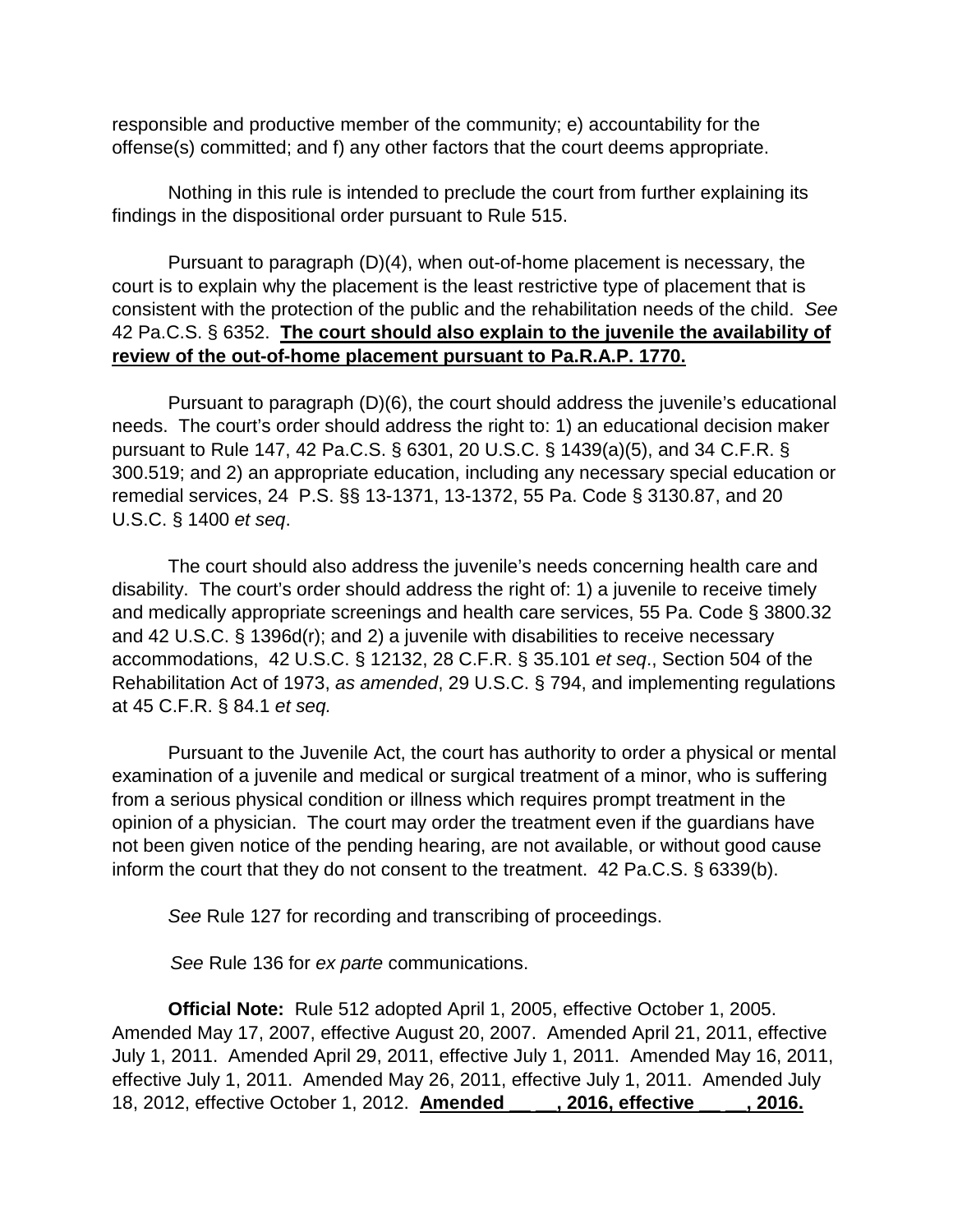#### *Committee Explanatory Reports:*

Final Report explaining the provisions of Rule 512 published with the Court's Order at 35 Pa.B. 2214 (April 16, 2005). Final Report explaining the amendments to Rule 512 published with the Court's Order at 37 Pa.B. 2506 (June 2, 2007). Final Report explaining the amendments to Rule 512 published with the Court's Order at 41 Pa.B. 2319 (May 7, 2011). Final Report explaining the amendments to Rule 512 published with the Court's Order at 41 Pa.B. 2413 (May 14, 2011). Final Report explaining the amendments to Rule 512 published with the Court's Order at 41 Pa.B. 2684 (May 28, 2011). Final Report explaining the amendments to Rule 512 published with the Court's Order at 41 Pa.B. 3180 (June 25, 2011). Final Report explaining the amendments to Rule 512 published with the Court's Order at 42 Pa.B. 4909 (August 4, 2012). **Final Report explaining the amendments to Rule 512 published with the Court's Order**  at Pa.B. ( , 2016).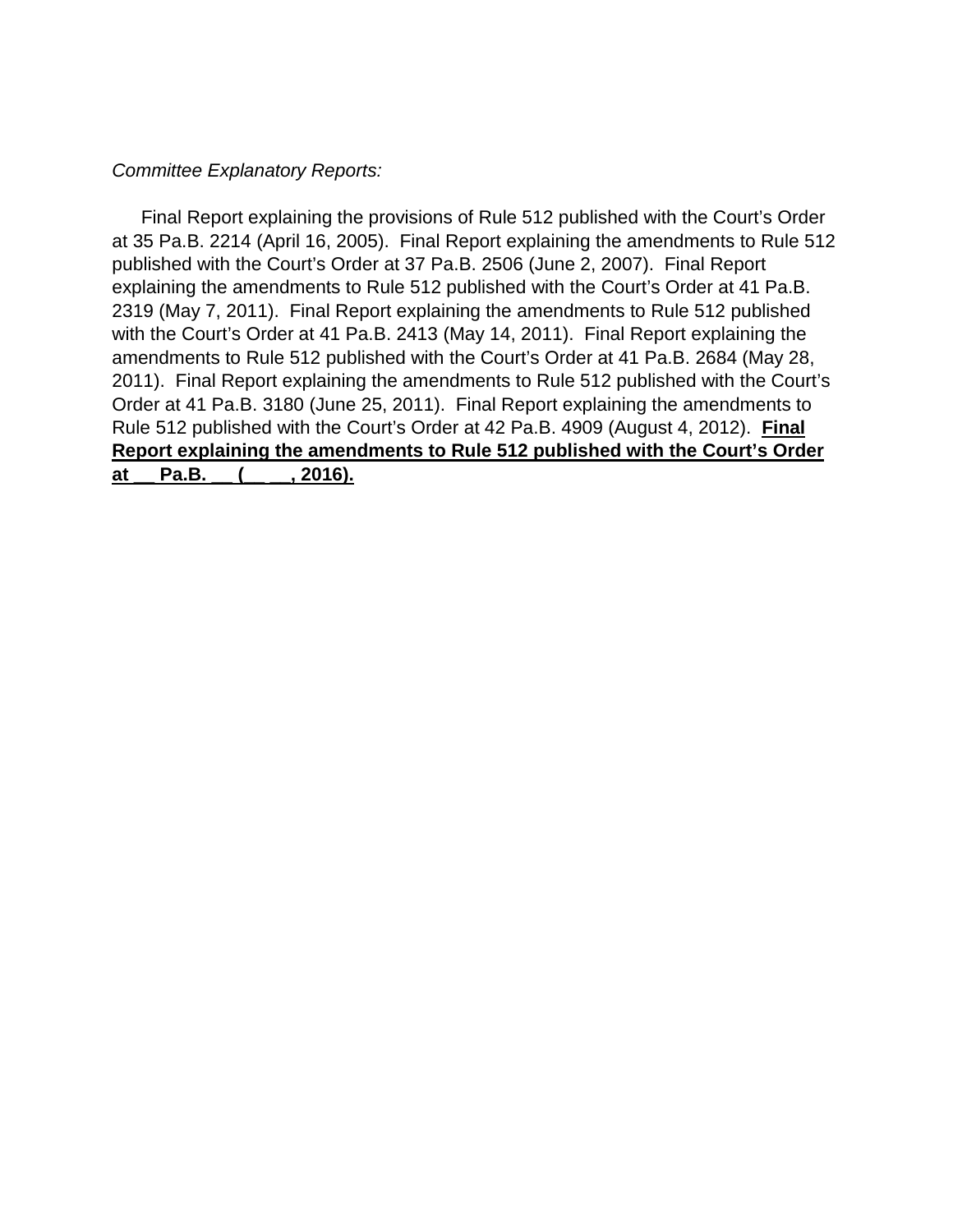### **RULE 610. DISPOSITIONAL AND COMMITMENT REVIEW**

- A. **Dispositional Review Hearing.** The court shall review its disposition and conduct dispositional review hearings for the purpose of ensuring that the juvenile is receiving necessary treatment and services and that the terms and conditions of the disposition are being met.
	- 1) In all cases, the court shall conduct dispositional review hearings at least every six months.
	- 2) In all cases, the juvenile shall appear in person at least once a year.
	- 3) The court may schedule a review hearing at any time.
- B. **Change in [d]Dispositional [o]Order.** Whenever there is a request for a change in the dispositional order, other than a motion to revoke probation as provided in Rule 612, notice and an opportunity to be heard shall be given to the parties and the victim.
	- 1) The juvenile may be detained pending a court hearing.
	- 2) A detention hearing shall be held within seventy-two hours of the juvenile's detention, if detained.
	- 3) The juvenile shall be given a statement of reasons for the discharge from a placement facility or request for change in the dispositional order.
	- 4) A review hearing shall be held within twenty days of the discharge from the placement facility or request for change in the dispositional order.
- C. **Advanced Communication Technology.** A court may utilize advanced communication technology pursuant to Rule 129 for a juvenile or a witness unless good cause is shown otherwise.

#### **D. Post-Dispositional Rights. A colloquy and inquiry of post-dispositional rights shall be conducted when a juvenile is aggrieved by a change in the dispositional order.**

### **COMMENT**

At any hearing, if it is determined that the juvenile is in need of an educational decision maker, the court is to appoint an educational decision maker pursuant to Rule 147.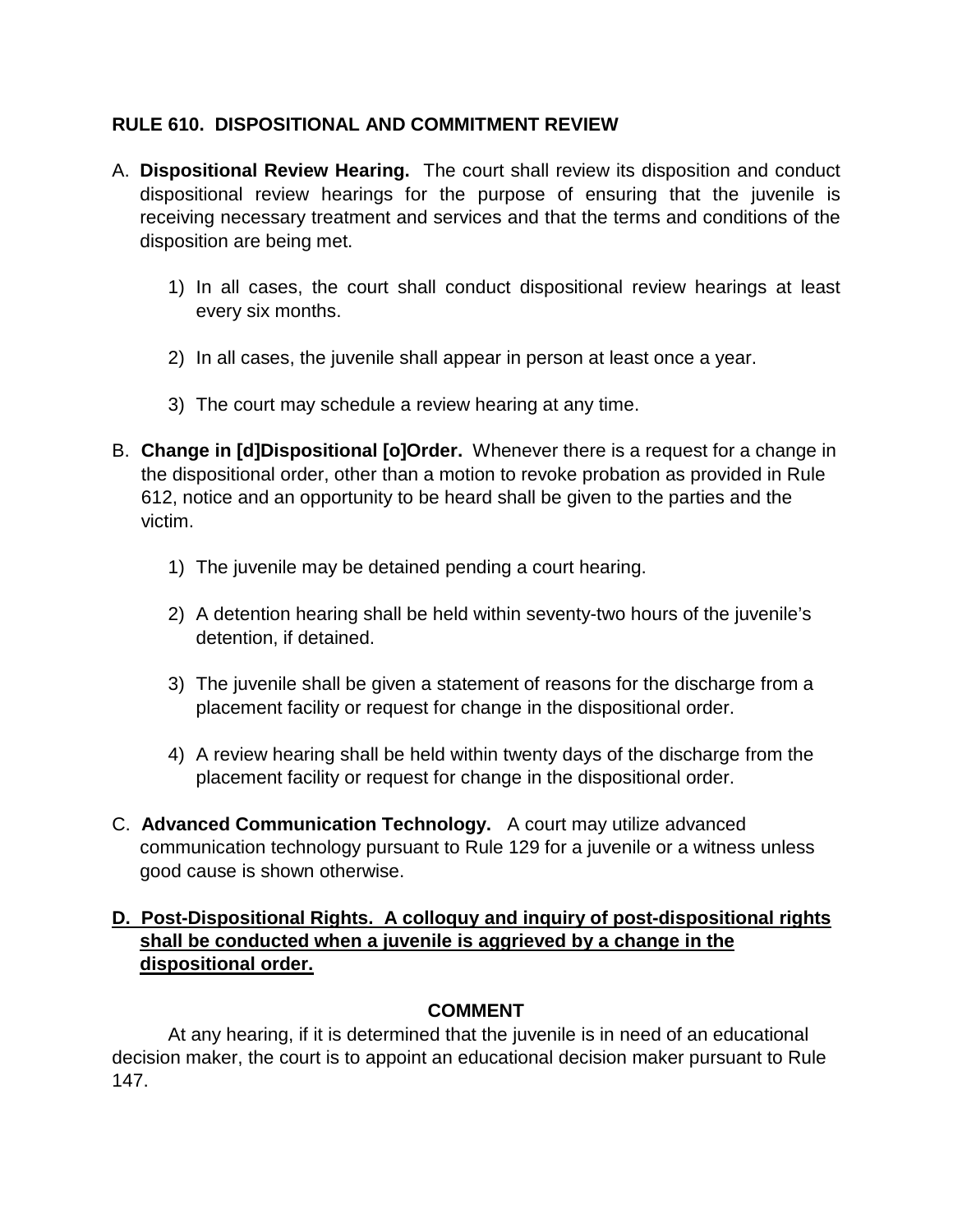Under paragraph (A), the court is to conduct dispositional review hearings as frequently as necessary to ensure that the juvenile is receiving necessary treatment and services and that the terms and conditions of the disposition are being met. *See* Rule 800.

When conducting a dispositional review hearing, the court is to ensure that the disposition continues to provide balanced attention to the protection of the community, the imposition of accountability for offenses committed, and the development of competencies to enable the juvenile to become a responsible and productive member of the community.

Nothing in this rule prohibits the juvenile from requesting an earlier review hearing. The juvenile may file a motion requesting a hearing when there is a need for change in treatment or services.

Additionally, nothing in this rule is intended to prohibit the emergency transfer of a juvenile from a placement facility to a detention facility pending reconsideration of the dispositional order and this rule is not intended to preclude a motion for modification of a dispositional order after the juvenile has been detained.

Under paragraph (B), the attorney for the Commonwealth or its designee is to notify the victim of the date, time, place, and purpose of the review hearing. Prior to ordering the change in the dispositional order, the court is to give the victim an opportunity to submit an oral and/or written victim-impact statement if the victim so chooses. *See* Victim's Bill of Rights, 18 P.S. § 11.201 *et seq*.

Any persons may be subpoenaed to appear for the hearing. *See* Rule 123 and 42 Pa.C.S. § 6333. However, nothing in these rules requires the attendance of the victim unless subpoenaed. If the victim is not present, the victim is to be notified of the final outcome of the proceeding.

Some placement facilities are hours away from the dispositional court. Paragraph (C) allows a hearing to be conducted via teleconferencing, two-way simultaneous audio-visual communication, or similar method. The juvenile is to be afforded all the same rights and privileges as if the hearing was held with all present in the courtroom.

If a juvenile is detained or placed, the juvenile is to be placed in a detention facility or placement facility, which does not include a county jail or state prison. *See*  Rule 120 and its *Comment* for definitions of "detention facility" and "placement facility."

#### **For the colloquy and inquiry of post-dispositional rights, see Rule 512(C). If a change in disposition results in an out-of-home placement, then the court**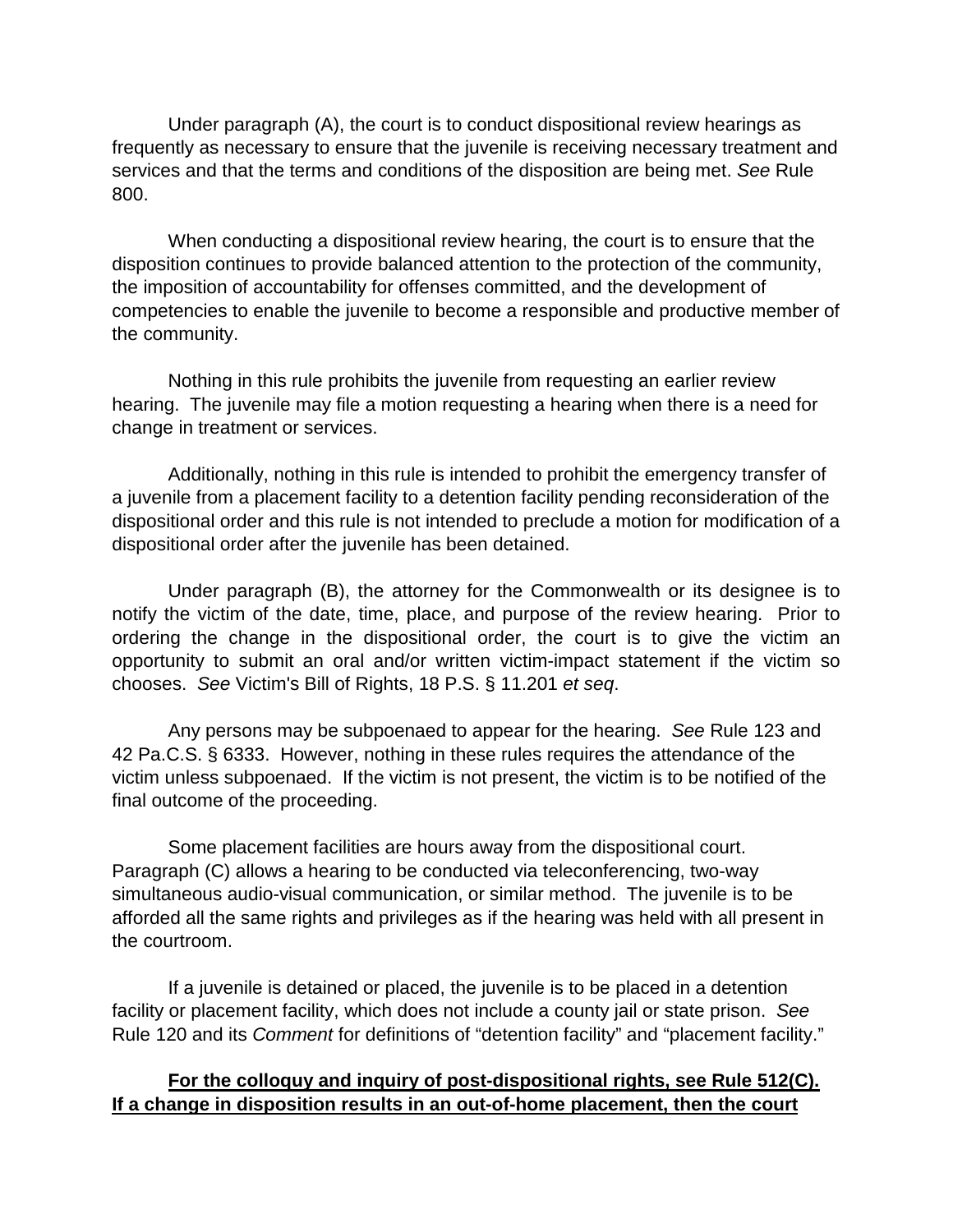## **should also explain to the juvenile the availability of review of the out-of-home placement pursuant to Pa.R.A.P. 1770.**

**Official Note:** Rule 610 adopted April 1, 2005, effective October 1, 2005. Amended December 30, 2005, effective immediately. Amended April 21, 2011, effective July 1, 2011. Amended April 29, 2011, effective July 1, 2011. Amended May 26, 2011, effective July 1, 2011. Amended June 28, 2013, effective immediately. **Amended \_\_ \_\_, 2015, effective \_\_ \_\_, 2016.**

#### *Committee Explanatory Reports:*

Final Report explaining the provisions of Rule 610 published with the Court's Order at 35 Pa.B. 2214 (April 16, 2005). Final Report explaining the revisions of Rule 610 published with the Court's Order at 36 Pa.B. 186 (January 14, 2006). Final Report explaining the amendments to Rule 610 published with the Court's Order at 41 Pa.B. 2319 (May 7, 2011). Final Report explaining the amendments to Rule 610 published with the Court's Order at 41 Pa.B. 2413 (May 14, 2011). Final Report explaining the amendments to Rule 610 published with the Court's Order at 41 Pa.B. 3180 (June 25, 2011). Final Report explaining the amendments to Rule 610 published with the Court's Order at 43 Pa.B. 3839 (July 13, 2013). **Final Report explaining the amendments to Rule 610 published with the Court's Order at \_\_ Pa.B. \_\_ (\_\_ \_\_, 2016).**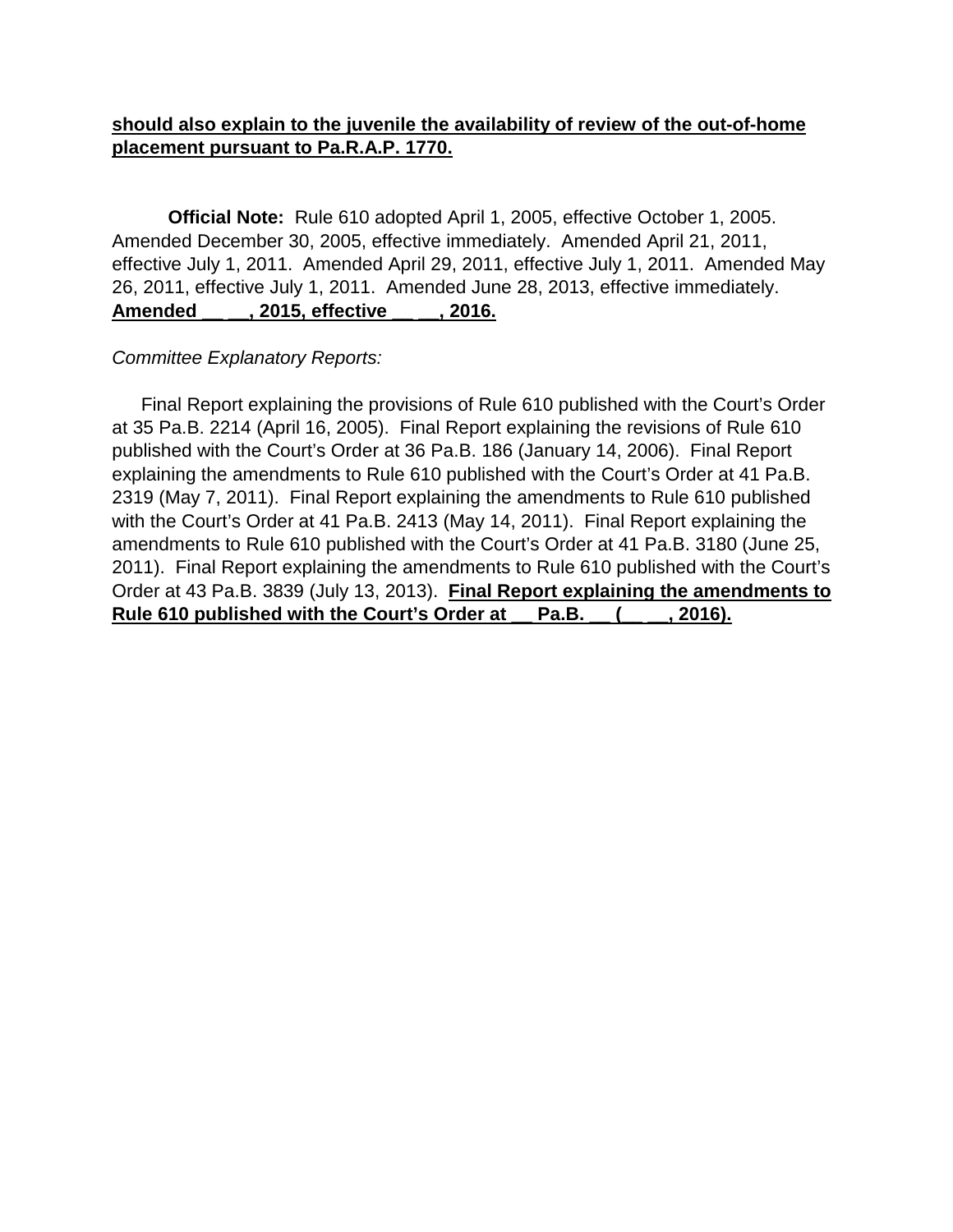## **RULE 612. MODIFICATION OR REVOCATION OF PROBATION**

- A. **Filing.** A motion to modify or revoke probation shall be filed in accordance with Rule 345.
- B. **Time of Hearing on the Motion.** 
	- 1) If the juvenile is detained, the hearing on the motion shall be held within ten days of the detention hearing.
	- 2) If the juvenile is not detained, the hearing on the motion shall be held promptly.
- C. **Modification.** If the court modifies the dispositional order, the court shall state the grounds for the modification and shall issue a new dispositional order in accordance with Rule 515.
- D. **Advanced Communication Technology.** A court may utilize advanced communication technology pursuant to Rule 129 for a juvenile or a witness unless good cause is shown otherwise.

# **E. Post-Dispositional Rights. A colloquy and inquiry of post-dispositional rights shall be conducted when a juvenile is aggrieved by a change in the dispositional order.**

#### **COMMENT**

A juvenile should be afforded due process before probation can be revoked. *Cf. Gagnon v. Scarpelli*, 411 U.S. 778 (1973); *Morrissey v. Brewer,* 408 U.S. 471 (1972). A juvenile's probation cannot be revoked simply on the grounds of hearsay evidence. *In re Davis,* 586 A.2d 914 (Pa. 1991).

If a juvenile is over the age of eighteen, under the age of twenty-one, and is alleged to have violated the terms of probation, the juvenile, if detained, is to be placed in a detention facility. *See* Rule 120 and its *Comment* for definitions of "detention facility," which does not include a county jail or state prison, and "juvenile," which includes a person who has attained ten years of age and is not yet twenty-one years of age who is alleged to have committed a delinquent act before reaching eighteen years of age or who is alleged to have violated the terms of juvenile probation prior to termination of juvenile court supervision.

For detention procedures, see Rules 240 through 243.

For dispositional orders, see Rule 515.